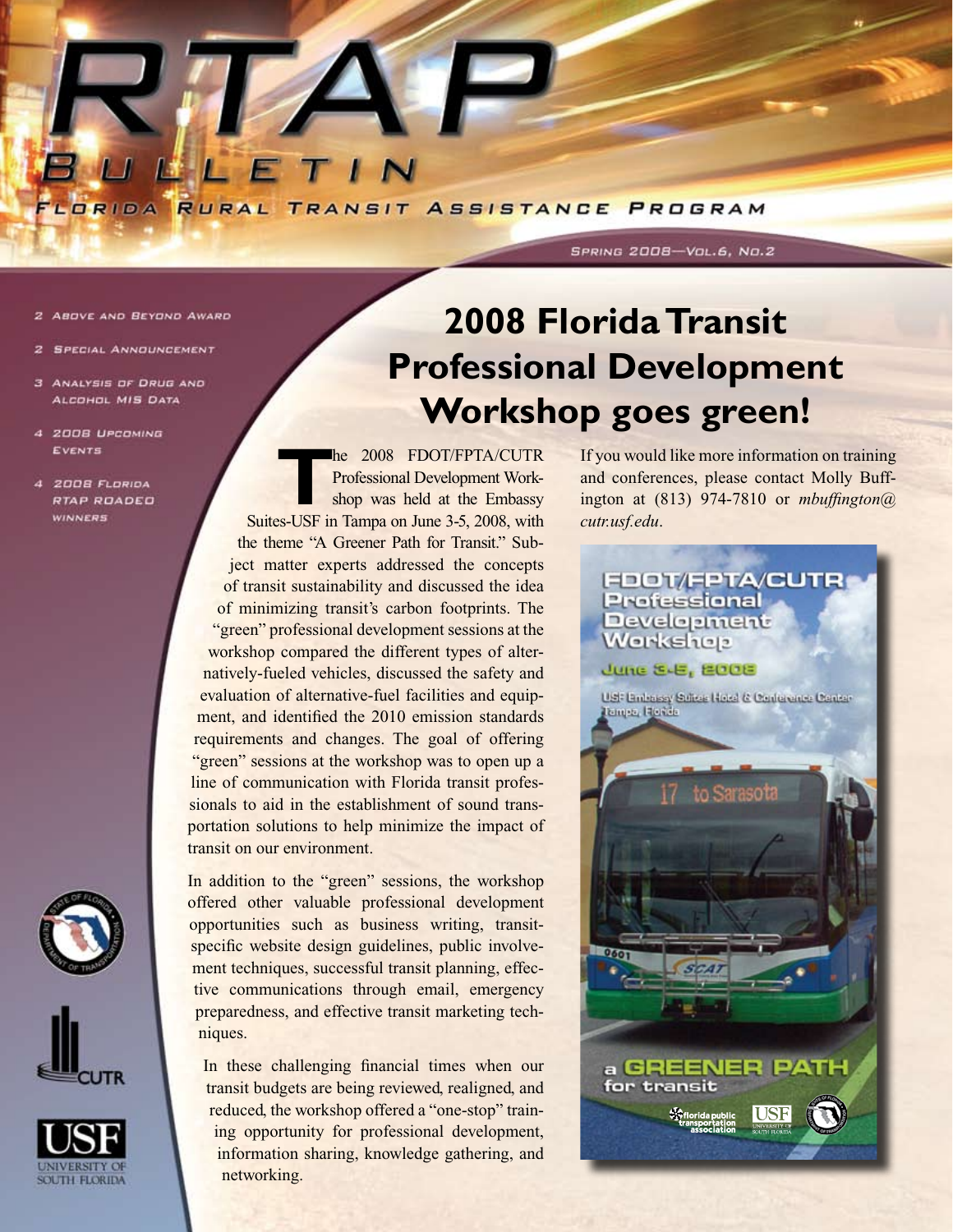# **Above and Beyond Award**

**T**he Florida Department of Transportation's Public Transit Office awarded its annual "Above and Beyond" Award to an exemplary paratransit driver at the 2008 Paratransit Roadeo in Tallahassee at StarMetro. At an event on Friday evening, April 11, 2008, the award was presented to Barbara Hohmann, paratransit driver from Space Coast Area Transit in South Brevard County.

The purpose of the "Above and Beyond" award is to honor a driver who consistently performs in an outstanding manner and shows great care and concern for passengers with special needs.

"Barbara is very conscientious and caring in her daily responsibilities," said her nominator. "She also distinguished herself with several awards for outstanding performance. The most noteworthy occurred on April 3, 2007. She arrived at a passenger's home at 6:10 a.m. to transport him to kidney dialysis. While attempting to board the passenger in his wheelchair, she noticed he was having trouble breathing. She expressed concern to his wife, and then noticed that he had actually stopped breathing. She immediately called dispatch to request an ambulance. Barbara and the wife lifted the man from his wheelchair and lowered him to the ground, and Barbara started CPR. She continued to assist the EMTs with CPR after the ambulance arrived. They were able to restore his pulse before transporting him to the hospital."



Congratulations to Barbara Hohmann for displaying exemplary customer service and for going "Above and Beyond" the call of duty!

# **Special Announcement**

The Community Transportation Association of America (CTAA) hosted its national conference, EXPO 2008, in New Orleans, June 1-6, 2008. We are proud to announce that three Florida agencies were presented Community Transportation Association of America (CTAA) awards in three different categories this year:

**Community Transit System of the Year**—*St. Johns County Council on Aging* **Urban Community Transportation System of the Year**—*Broward County Mass Transit* **State Leadership Award**—*Florida Commission for the Transportation Disadvantaged*

The Florida Commission for the Transportation Disadvantaged (FCTD) received the State Leadership Award at the Awards Luncheon on Tuesday, June 3, 2008. Broward County Mass Transit and St. Johns County Council on Aging received their awards at the Awards Banquet Tuesday evening, June 3, 2008. Congratulations!



Vol. 6, No. 2, Spring 2008

The *RTAP BULLETIN* is produced by the USF Center for Urban Transportation Research.

Please direct all questions or comments to:

#### *RTAP BULLETIN*

Center for Urban Transportation Research University of South Florida 4202 East Fowler Avenue, CUT100 Tampa, FL 33620-5375 (813) 974-3120, fax (813) 974-5168 email: *moorey@cutr.usf.edu* website: *http://www.floridartap.org*

#### *OUR MISSION*

The Florida RTAP provides training, continuing education, and technical assistance to those who provide or assist in the provision of public transportation services in rural and small urban communities in order to promote the coordinated delivery of safe, efficient, and effective transit services.

*Editor: Yolanda Moore Designer: Wendy Teague*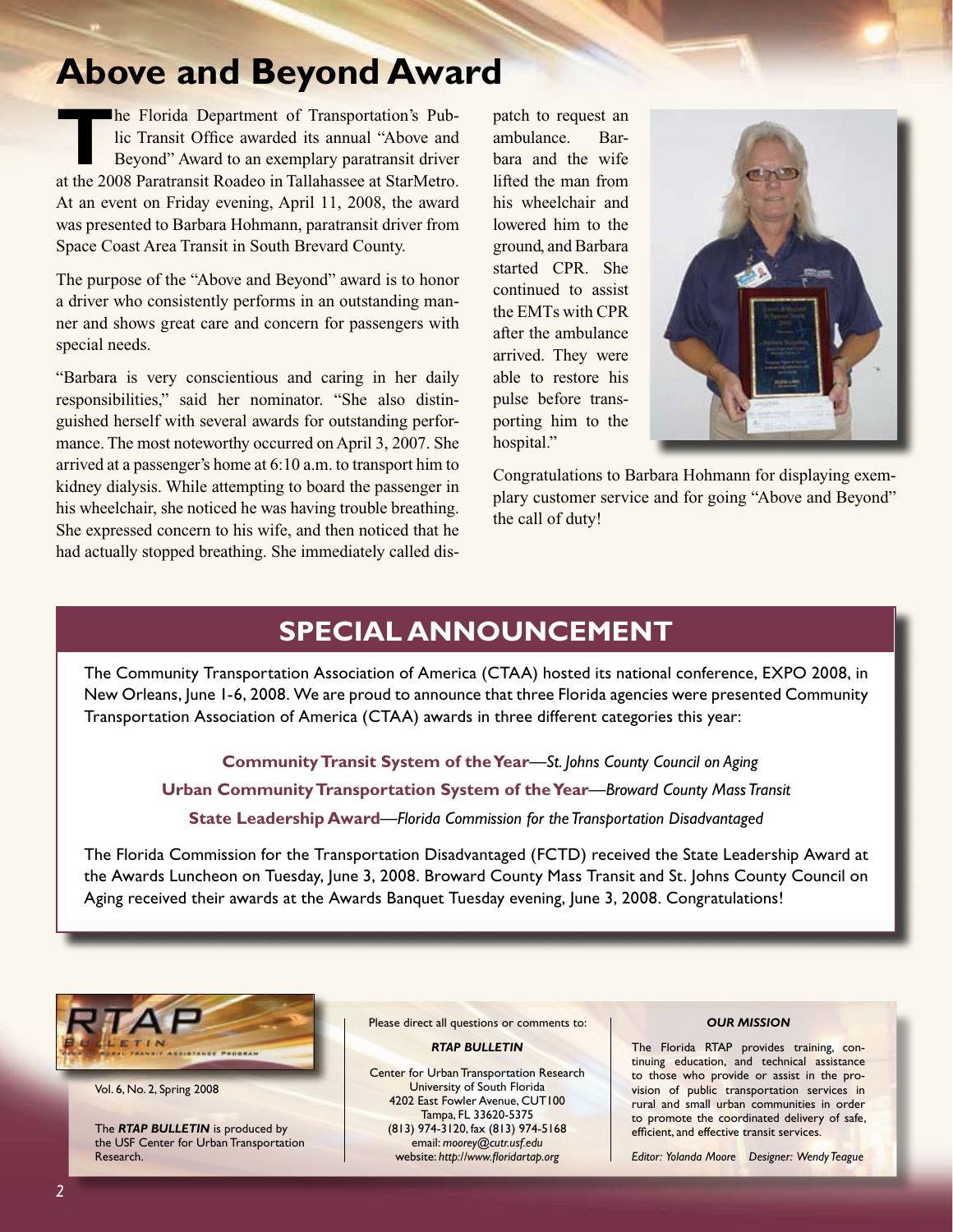## **Analysis of Drug and Alcohol MIS Data**

Indian endeavor of compiling and enter-<br>
Federal Transit Administration's Drug and Alcohol<br>
MIS Internet Beneting system many transportation provid ing the annual drug and alcohol testing data into the Federal Transit Administration's Drug and Alcohol MIS Internet Reporting system, many transportation providers are interested in the outcome of the analysis of the data.

Each year, FTA compiles and measures the drug and alcohol testing data submitted by transit systems nationally. The country is divided into 10 FTA regions, Florida is in Region 4. The compilation of the data by regions facilitates the comparison of drug and alcohol test results and the identification of regional trends. The FTA report entitled "Drug and Alcohol Testing Results Annual Report" is the product of this analysis. The annual report for 2005, released in January of 2008, is the most current analysis available. The report can be downloaded from the FTA's website at *http:// transit-safety.volpe.dot.gov/Publications/order/default.asp.*

FDOT conducted a similar analysis of the data entered by Florida's Section 5311 sub-recipient agencies. A review of the 2007 testing data analysis revealed that a total of 1,013 urine drug tests were conducted by our rural transportation providers; 26 were reported as verified positive results and one was reported as adulterated. Using the criteria established by FTA, this equates to a positive rate of 0.27%. This percentage is slightly higher than the 2006 positive rate of the same systems, which was 0.23%. However, these positive rates are substantially lower than the national positive rate for testing from 2005 (the most recent year that the statistic is available) of 0.79%.

Of the 26 verified positive drug results, 73% were preemployment tests, 19% were from random testing, 4% were from reasonable suspicion testing, and 4% were from post accident testing. Return to duty and follow-up testing produced no positive results.

Marijuana continues to be the prohibited substance most frequently reported on positive test results, totaling 77% of the positive results in 2007. Cocaine constituted 19%, and opiates made up the remaining 4%.

The drug class amphetamine and its sub-class methamphetamine were noticeably absent from the positives reported for 2007, as they were in 2006. This is an encouraging sign that perhaps Florida's rural transit industry has remained unaffected by the epidemic of "crystal meth" that has plagued other parts of the country.

Among Florida's Section 5311 sub-recipient agencies, there were no reports of positive alcohol tests in 2007.

Florida's rural transit systems have made it their goal to provide safe and dependable transportation to their patrons. The drug and alcohol testing program continues to be a valuable tool in reaching that goal.

For further information, please contact Diana Byrnes, Substance Abuse Management Specialist; Center for Urban Transportation Research, (813) 426-6980 or *byrnes@cutr .usf.edu*.



#### 2007 Data showing positive results by Drug and Test Type